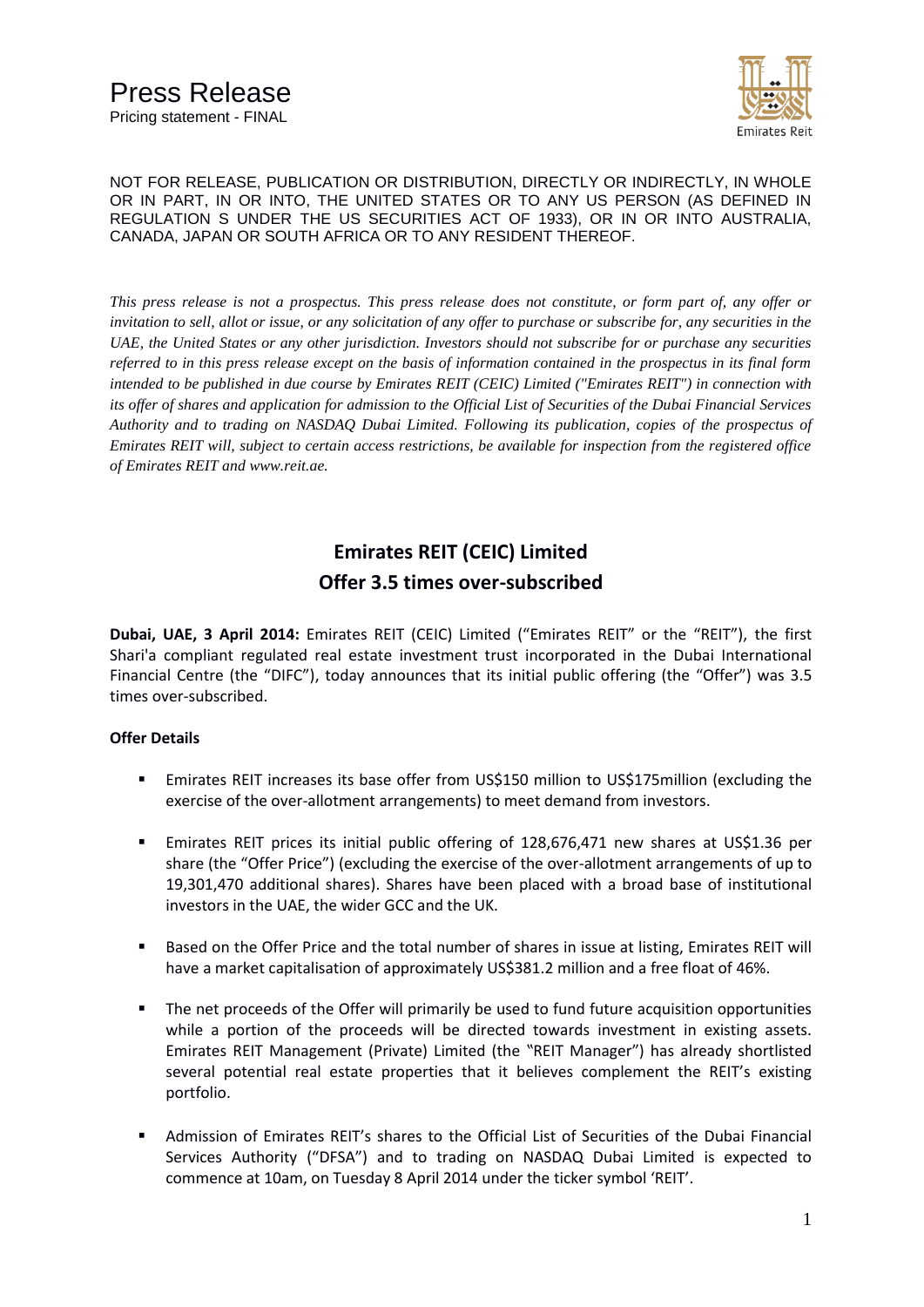

 SHUAA Capital psc ("SHUAA") has been appointed as Emirates REIT's sponsor and SHUAA and Emirates NBD Capital Limited are acting as joint bookrunners in connection with the Offer. EFG Hermes UAE Limited, Abu Dhabi Commercial Bank PJSC and Dubai Islamic Bank PJSC are acting as co-lead managers.

## **Abdulla Al Hamli, Chairman of the REIT Manager, said:**

"I am delighted with the interest and demand we have seen in our shares from institutional investors which I believe clearly reflects the quality of our business and the opportunities present in the UAE real estate market. We believe the pricing of our IPO should encourage a healthy secondary market while the demand we have seen will serve to underpin the next phase of our growth. This is an exciting time in the development of the REIT and we look forward to opportunities presented to us as a listed company."

## **Sylvain Vieujot, Executive Deputy Chairman of the REIT Manager, said:**

"The funds raised in the Offer will enable us to move forward with our acquisition strategy, and we are keen to proceed with some exciting investment opportunities. I am confident that the REIT has the right strategy, management team and governance standards to deliver long term shareholder value."

#### **Emirates REIT**

Emirates REIT is a closed-ended investment company with a mandate to invest in a diversified portfolio of Shari'a compliant real estate properties. It was established in the DIFC on 28 November 2010 by the REIT Manager. Emirates REIT operates under the Collective Investment Rules ("CIR") of the Dubai Financial Services Authority ("DFSA") and is the first Shari'a compliant real estate investment trust incorporated in the DIFC. In February 2013, an exclusive Ruler's Decree was granted to Emirates REIT permitting it to purchase properties in onshore Dubai through its onshore Dubai branch.

Emirates REIT is managed by the REIT Manager which is a joint venture between Dubai Islamic Bank PJSC ("DIB") and Eiffel Management Limited ("Eiffel"). DIB owns 25% and Eiffel owns 75% of the REIT Manager's total issued share capital. The REIT Manager was incorporated in the DIFC on 27 October 2010 and is licensed by the DFSA.

In June 2011, Emirates REIT completed its first real estate asset investment when it acquired Building 24 in Dubai Internet City. Since then and up to 31 December 2013, Emirates REIT has acquired various freehold, leasehold and contractual interests in nine other properties, all located in Dubai. These include: Indigo 7 on Sheikh Zayed Road; Loft Offices (Loft 1, Loft 2 and Loft 3) in Dubai Media City; Office Park in Knowledge Village and the GEMS World Academy Dubai building in Al Barsha South. The remaining three properties are located in Index Tower, DIFC and consist of 19 individual retail units located over ground, podium and sky lobby levels; Office level 7; and 491 car parking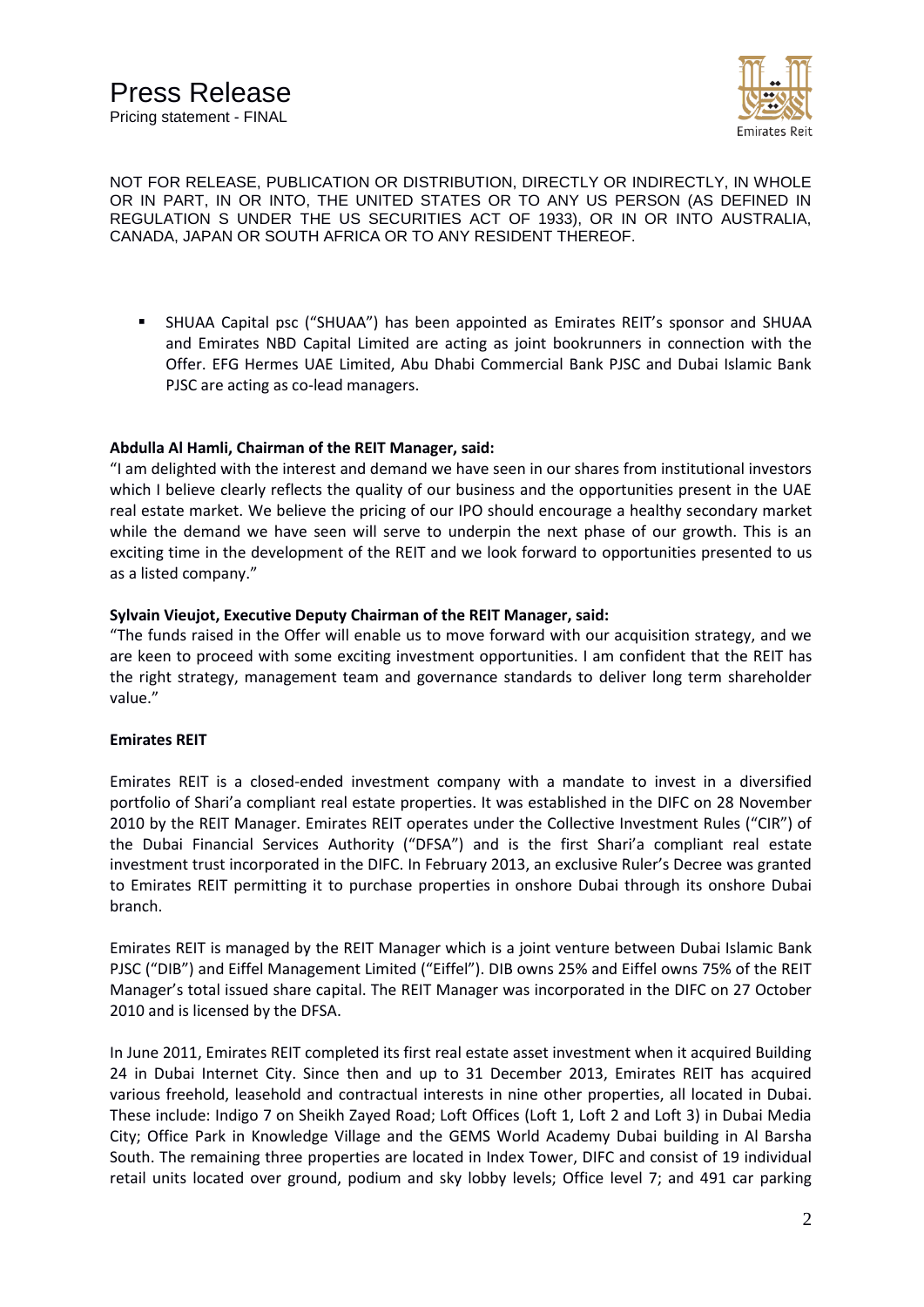

spaces. These car parking spaces are in addition to the 207 spaces associated with the retail and office units.

As at 31 December 2013, the ten properties comprised 1.2 million sq. ft. of net leasable area and were valued at US\$323.1million (AED 1,186.9 million) based on independent valuations prepared in respect of the properties by CBRE DIFC Limited and Asteco Property Management LLC.

For the year ended 31 December 2013, Emirates REIT had profit and total comprehensive income of US\$34.8 million, up from US\$10.9 million for the year ended 31 December 2012 and US\$1.2 million for the 13 month period ended 31 December 2011.

Emirates REIT's total assets were US\$333.2 million as at 31 December 2013 up from US\$212.6 million at the end of 2012 and US\$70.5 million at the end of 2011. As at 31 December 2013 Emirates REIT's net asset value per share had risen to US\$137.80 from US\$114.25 on 31 December 2012 and from US\$105.27 on 31 December 2011.

#### **- Ends -**

#### **For further information relating to Emirates REIT, please contact:**

| <b>Emirates REIT</b>                                                | +971 (4) 405 7348 |
|---------------------------------------------------------------------|-------------------|
| Magali Mouquet, Executive Director                                  | ir@reit.ae        |
|                                                                     |                   |
| <b>Sponsor &amp; Joint Bookrunner</b>                               |                   |
| <b>SHUAA Capital psc</b>                                            | +971 (4) 330 3600 |
| Karim Schoeib, CEO, Investment Banking                              |                   |
| Rania Fathallah, Managing Director                                  |                   |
| <b>Joint Bookrunner</b>                                             |                   |
| <b>Emirates NBD Capital Limited</b>                                 | +971 (4) 303 2800 |
| Prasad Chari, Director                                              |                   |
|                                                                     |                   |
| For media enquiries relating to this press release, please contact: |                   |
| <b>Brunswick</b>                                                    | +971 (4) 446 6270 |
| Rupert Young / Jeehan Balfagaih                                     |                   |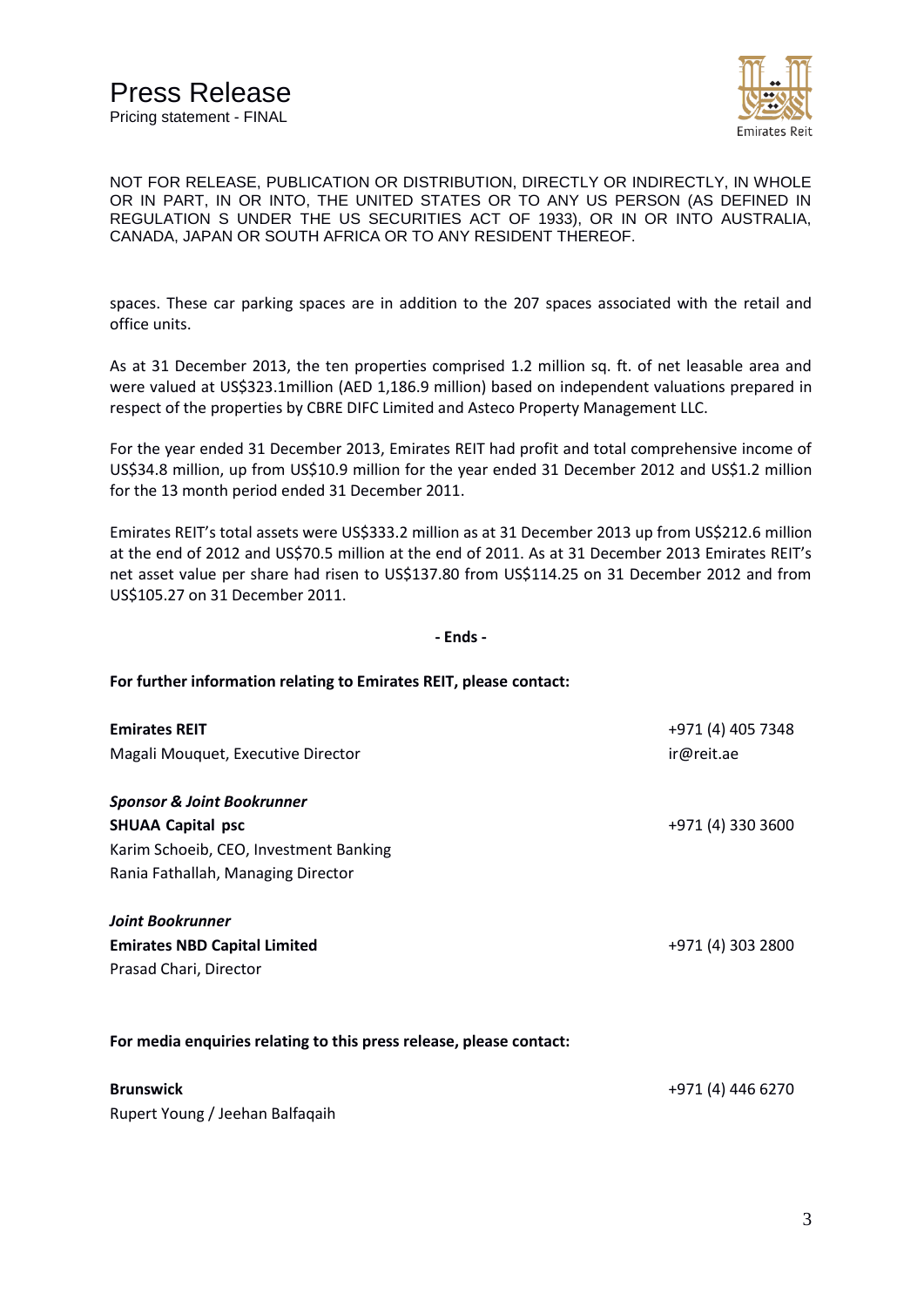

### *Important Notice*

*The securities proposed to be offered by the REIT Manager on behalf of Emirates REIT (the "Shares") have not been and will not be registered under the U.S. Securities Act of 1933 (as amended) (the "Securities Act") or under any securities laws of any state or other jurisdiction of the United States and may not be offered or sold in the United States or to, or for the account or benefit of, any US*  Persons as defined in Regulation S under the Securities Act. There will be no public offering of *securities in the United States.*

*Neither this press release nor any copy of it may be taken or transmitted, directly or indirectly, to US Persons as defined in Regulation S under the Securities Act or in or into the United States, Australia, Canada, Japan or South Africa or to any persons in any of those jurisdictions or any other jurisdictions where to do so would constitute a violation of the relevant securities laws of such jurisdiction.*

*The information contained in this press release is being communicated by the REIT Manager on behalf of Emirates REIT. This press release has been approved by the REIT Manager, having its registered office at Office P4, Gate Village 4, Level 5, DIFC, PO Box 482015, Dubai, UAE and which is regulated by the DFSA. It is intended for distribution in or from the DIFC only to persons meeting the criteria of a "Professional Client" as contained in the Conduct of Business Rules of the DFSA. It must not be delivered to, or relied on by, any other person.* 

*The Shares may not be, have not been and are not being promoted, offered, sold, subscribed for, transferred or delivered in or from the DIFC other than in compliance with the laws of the DIFC governing the promotion, offer, sale, subscription for, transfer and delivery of securities. This press release is not a prospectus approved by the DFSA but a financial promotion. This press release does not constitute an offer of, or an invitation to purchase, any of the Shares in any jurisdiction. No one has taken any action that would permit a public offering to occur in any jurisdiction other than the DIFC. Investors should not subscribe for or purchase any securities referred to in this press release except on the basis of information contained in the prospectus in its final form and approved by the DFSA, intended to be published in due course by Emirates REIT.*

*The Shares may not be promoted, offered or sold directly or indirectly in the UAE without approval of the UAE Securities and Commodities Authority ("SCA"). This press release is neither a promotion of a foreign fund approved by the SCA nor a public offer of securities in the UAE in accordance with the Commercial Companies Law, Federal Law No. 8 of 1984 (as amended) or otherwise.*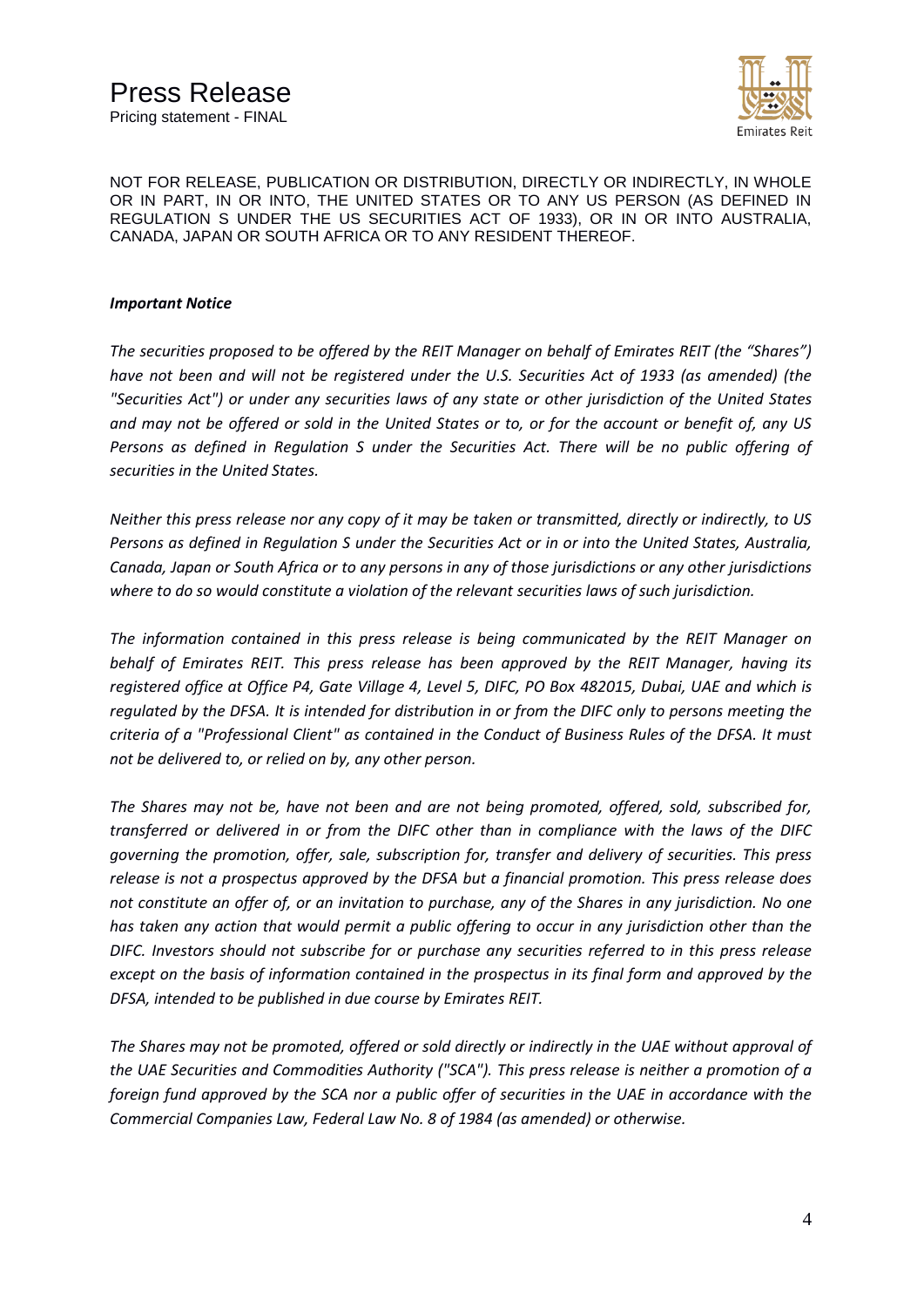

*Any SCA approval for the promotion of the REIT in the UAE does not constitute a recommendation to invest in the REIT. In addition, SCA is not responsible for the failure by any party or parties associated with the REIT in the performance of their duties and functions nor is SCA responsible for the accuracy and integrity of the information and the details contained in this press release. Responsibility for the accuracy of information contained in this press release lies with the REIT Manager.*

*This press release does not constitute, or form part of, any offer or invitation to sell, allot or issue, or any solicitation of any offer to purchase or subscribe for, any securities nor shall it (or any part of it) or the fact of its distribution, form the basis of, or be relied on in connection with, any contract therefore. The distribution of this press release and other information in connection with shares in Emirates REIT in certain jurisdictions may be restricted by law and persons into whose possession this press release, any document or other information referred to herein, comes should inform themselves about and observe any such restriction. Any failure to comply with these restrictions may constitute a violation of the securities laws of any such jurisdiction.*

*Any offer to subscribe for or purchase shares in Emirates REIT shall be made in accordance with applicable law.* 

*Any purchase or subscription of Shares in Emirates REIT or other securities should be made solely on the basis of the information contained in the final form prospectus to be issued by Emirates REIT. No reliance may or should be placed by any person for any purpose whatsoever on the information contained in this press release or on its completeness, accuracy or fairness. The information in this press release is subject to change. However, Emirates REIT does not undertake to provide the recipient of this press release with any additional information, or to update this press release or to correct any inaccuracies, and the distribution of this press release shall not be deemed to be any form of commitment on the part of Emirates REIT to proceed with issuing shares or any transaction or arrangement referred to herein. This press release has not been approved by any competent regulatory authority.*

*This press release does not constitute a recommendation concerning shares in Emirates REIT. The price and value of securities can go down as well as up. Past performance is not a guide to future performance. Information in this press release or any of the documents relating to shares in Emirates REIT cannot be relied upon as a guide to future performance. Potential investors should consult a professional advisor as to the suitability of shares in Emirates REIT for the person concerned. SHUAA and Emirates NBD Capital Limited, are acting exclusively for Emirates REIT and the REIT Manager and no one else in connection with shares in Emirates REIT and will not regard any other person as their client in relation to shares in Emirates REIT and will not be responsible to anyone other than Emirates*